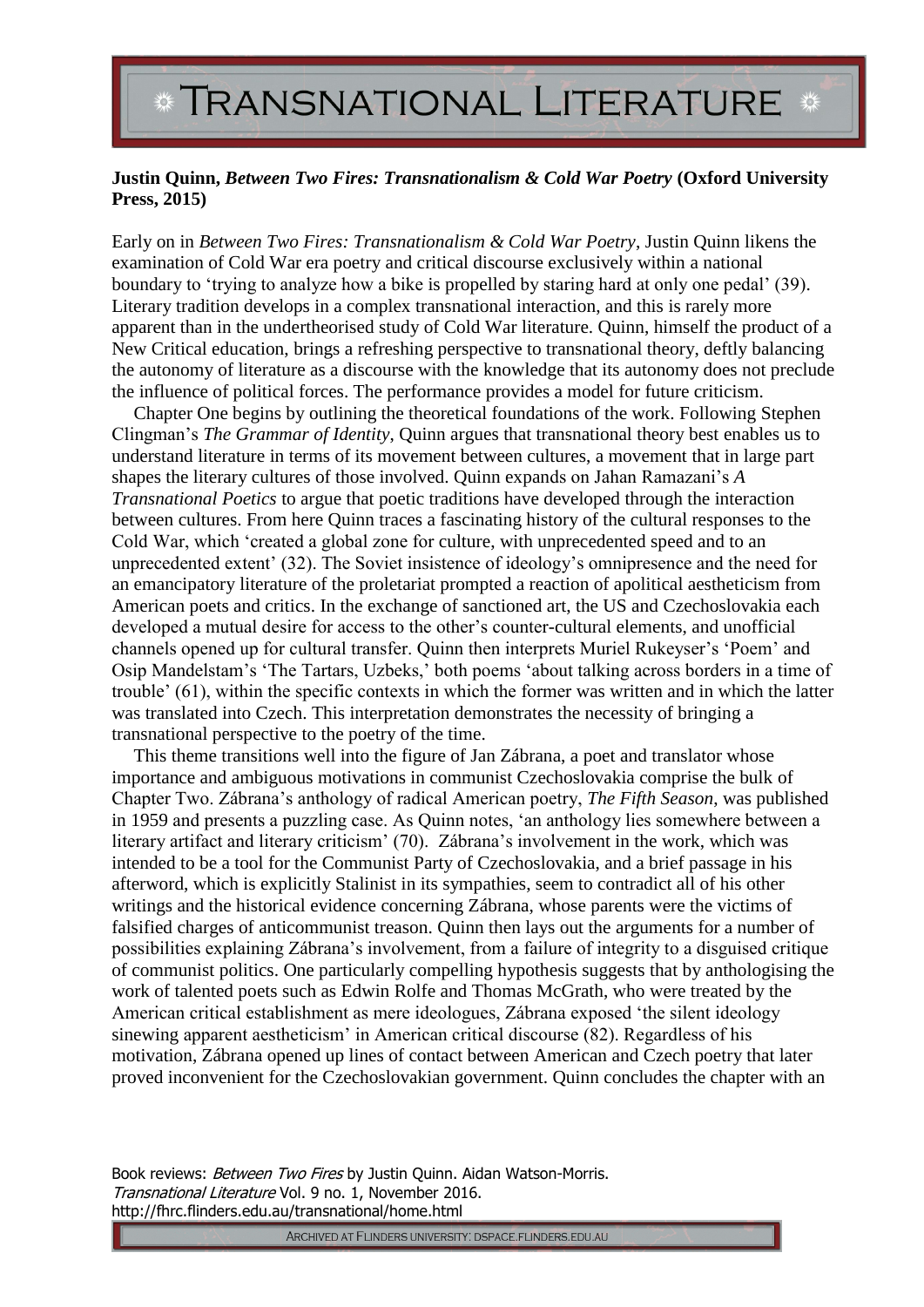incisive reading of two of Zábrana's own poems, which accomplish both 'full lyricism and detailed responsiveness to the protean political situation' (90).

Though Chapter Three is slightly less focused in its attentions, it begins with a figure in some ways analogous to Zábrana, A. Alvarez. Alvarez, whose 1962 anthology, *The New Poetry*, 'set the course of the poetic mainstream for at least two decades' (98), also played a pivotal role in both the transfer of Czech poetry into the anglophone world and the ways in which it was then understood. Once Alvarez becomes aware of Miroslav Holub, however, he fades into the periphery. Quinn then performs a difficult feat of critical acumen. Contradicting and correcting prevailing critical attitudes regarding Holub's poetry, Quinn explores both the political dimensions of Holub's apparently aesthetic decisions and the overlooked aesthetic surfaces of his oft-politicised poems. Holub believed that 'the language of science offered a model for poetic speech' (116), prioritising meaning over sound. Holub's 'instrumental approach to meaning' purposefully 'undid his poems' ties with the Czech language' and enabled his poems to travel transnationally with ease (115-6). Further, his use of the Beats, namely Allen Ginsberg and Lawrence Ferlinghetti – a connection Alvarez misguidedly tried to sever – allowed him to make oblique political commentary, inspired by their political engagement in opposition to an Alvarez-sanctioned, insular poetry that only used politics expressionistically. Yet, purely political readings are a mistake, as Quinn shows in the way anglophone reception of Holub's poetry immediately reduced it to mere anticommunist protest, something Holub both wrote in anticipation of and resented. In this way, 'the journey itself conditioned the work's reception' (133), revealing the inextricably transnational factors at play in the reception, translation, and even development of the work itself.

Such a revelation underlies the central argument of Chapter Four, that 'anglophone poems of the second half of the twentieth century cannot be understood without reference to faraway places of which we know little – like the countries of the Warsaw Pact' (143). Disappointingly, Quinn's transition from American critical discourse to an inclusion of the UK occurs in a parenthetical. He examines Derek Walcott and Joseph Brodsky's writings, finding them rooted in an aesthetic ideology that was favourable to the US. By contrast, Ginsberg 'displays the inventiveness of the poetic imagination in the face of terrible events, and thus offers a model of moral and political empowerment' (170). All of the aforementioned poets, however, have deeply transnational roots that existing scholarship has not adequately shown. Quinn expands on this theoretical blind spot in an admirably nuanced critique of Edward Said, whose initial neglect of the unique Cold War dynamic in *Culture and Imperialism* led to a fundamental misunderstanding of the motivations behind the 1950s New Critical aestheticism and thus a tendency of postcolonial theory to neglect the circumstances of its development. Finally, Quinn takes an ambivalent look at the figure of Seamus Heaney, who provides an example both of the limitations of kneejerk dismissal of aesthetic criticism and of the blindspots of literary criticism which does not account for transnational context. Quinn argues that 'movement was integral to [Heaney's] tradition. The tension between local knowledge and worldly scope animates Heaney's poetry throughout his career' (183). This observation ultimately illuminates the subtle conservative politics of Heaney's critical kinship with Walcott and Brodsky.

Quinn concludes with a reassertion of the necessity for poetry to be evaluated both as the subject of political influence and as its own discourse. *Between Two Fires* sets an example for the scholarship he solicits, as well as being a powerful demonstration of the need for

Book reviews: Between Two Fires by Justin Quinn. Aidan Watson-Morris. Transnational Literature Vol. 9 no. 1, November 2016. http://fhrc.flinders.edu.au/transnational/home.html